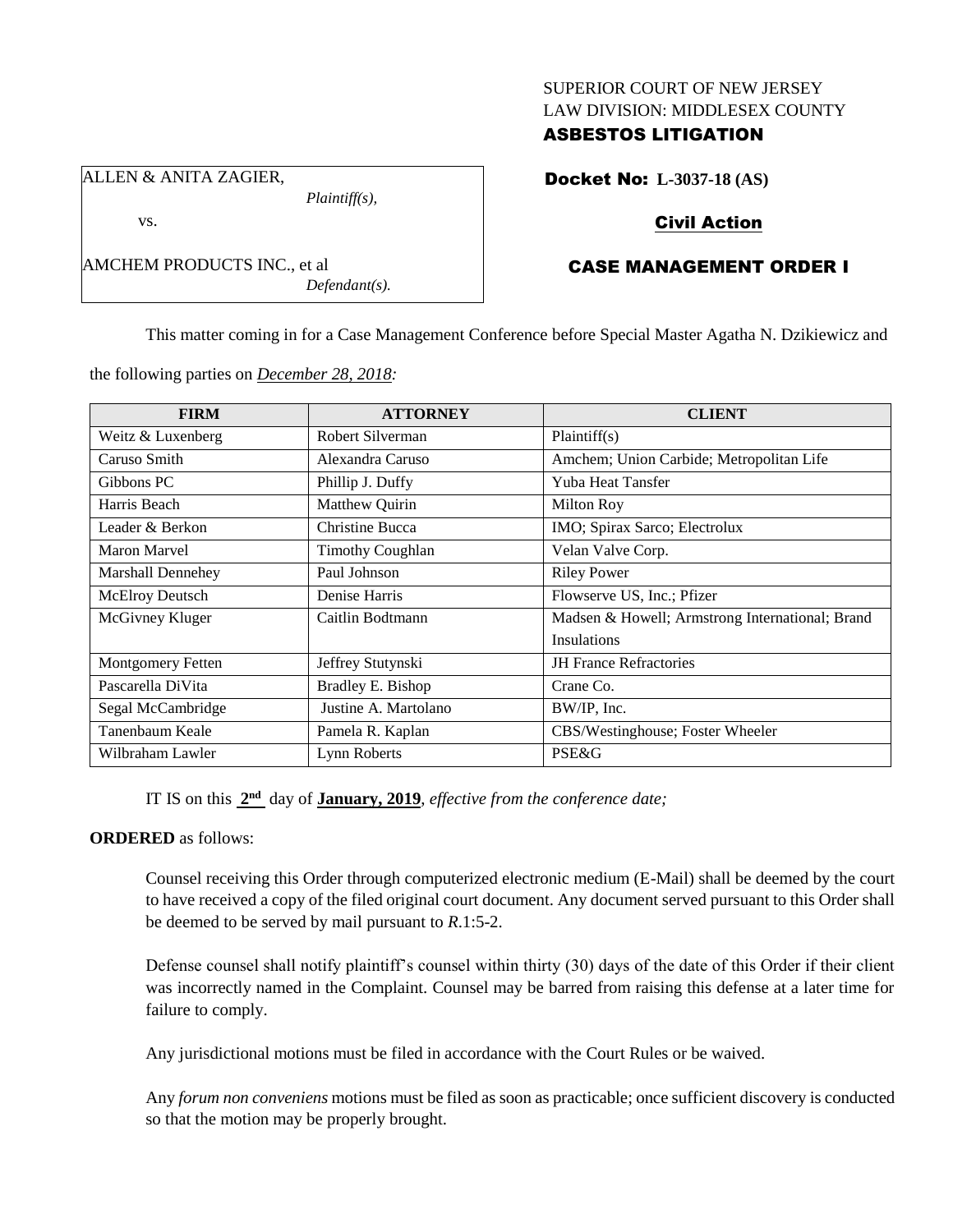## **DISCOVERY**

| January 18, 2019 | Defendants shall serve answers to standard interrogatories by this date.                                                                                                                                    |
|------------------|-------------------------------------------------------------------------------------------------------------------------------------------------------------------------------------------------------------|
| January 31, 2019 | Plaintiff shall propound supplemental interrogatories and document requests by this date.                                                                                                                   |
| March 1, 2019    | Defendants shall serve answers to supplemental interrogatories and document requests by this<br>date.                                                                                                       |
| January 31, 2019 | Defendants shall propound supplemental interrogatories and document requests by this date.                                                                                                                  |
| March 1, 2019    | Plaintiff shall serve answers to supplemental interrogatories and document requests by this<br>date.                                                                                                        |
| May 31, 2019     | Fact discovery, including depositions, shall be completed by this date. Plaintiff's counsel shall<br>contact the Special Master within one week of this deadline if all fact discovery is not<br>completed. |
| May 31, 2019     | Depositions of corporate representatives shall be completed by this date.                                                                                                                                   |

## **EARLY SETTLEMENT**

July 5, 2019 Settlement demands shall be served on all counsel and the Special Master by this date.

### **MEDICAL EXPERT REPORT**

| June 28, 2019      | Plaintiff shall serve medical expert reports by this date.                                                                                                                                                                                               |
|--------------------|----------------------------------------------------------------------------------------------------------------------------------------------------------------------------------------------------------------------------------------------------------|
| June 28, 2019      | Upon request by defense counsel, plaintiff is to arrange for the transfer of pathology specimens<br>and x-rays, if any, by this date.                                                                                                                    |
| September 13, 2019 | Defendants shall identify its medical experts and serve medical reports, if any, by this date. In<br>addition, defendants shall notify plaintiff's counsel (as well as all counsel of record) of a<br>joinder in an expert medical defense by this date. |

#### **LIABILITY EXPERT REPORTS**

- June 28, 2019 Plaintiff shall identify its liability experts and serve liability expert reports by this date or waive any opportunity to rely on liability expert testimony.
- September 13, 2019 Defendants shall identify its liability experts and serve liability expert reports, if any, by this date or waive any opportunity to rely on liability expert testimony.

#### **SUMMARY JUDGMENT MOTION PRACTICE**

July 5, 2019 Plaintiff's counsel shall advise, in writing, of intent not to oppose motions by this date.

 $\_$  ,  $\_$  ,  $\_$  ,  $\_$  ,  $\_$  ,  $\_$  ,  $\_$  ,  $\_$  ,  $\_$  ,  $\_$  ,  $\_$  ,  $\_$  ,  $\_$  ,  $\_$  ,  $\_$  ,  $\_$  ,  $\_$  ,  $\_$  ,  $\_$  ,  $\_$  ,  $\_$  ,  $\_$  ,  $\_$  ,  $\_$  ,  $\_$  ,  $\_$  ,  $\_$  ,  $\_$  ,  $\_$  ,  $\_$  ,  $\_$  ,  $\_$  ,  $\_$  ,  $\_$  ,  $\_$  ,  $\_$  ,  $\_$  ,

- July 19, 2019 Summary judgment motions shall be filed no later than this date.
- August 16, 2019 Last return date for summary judgment motions.